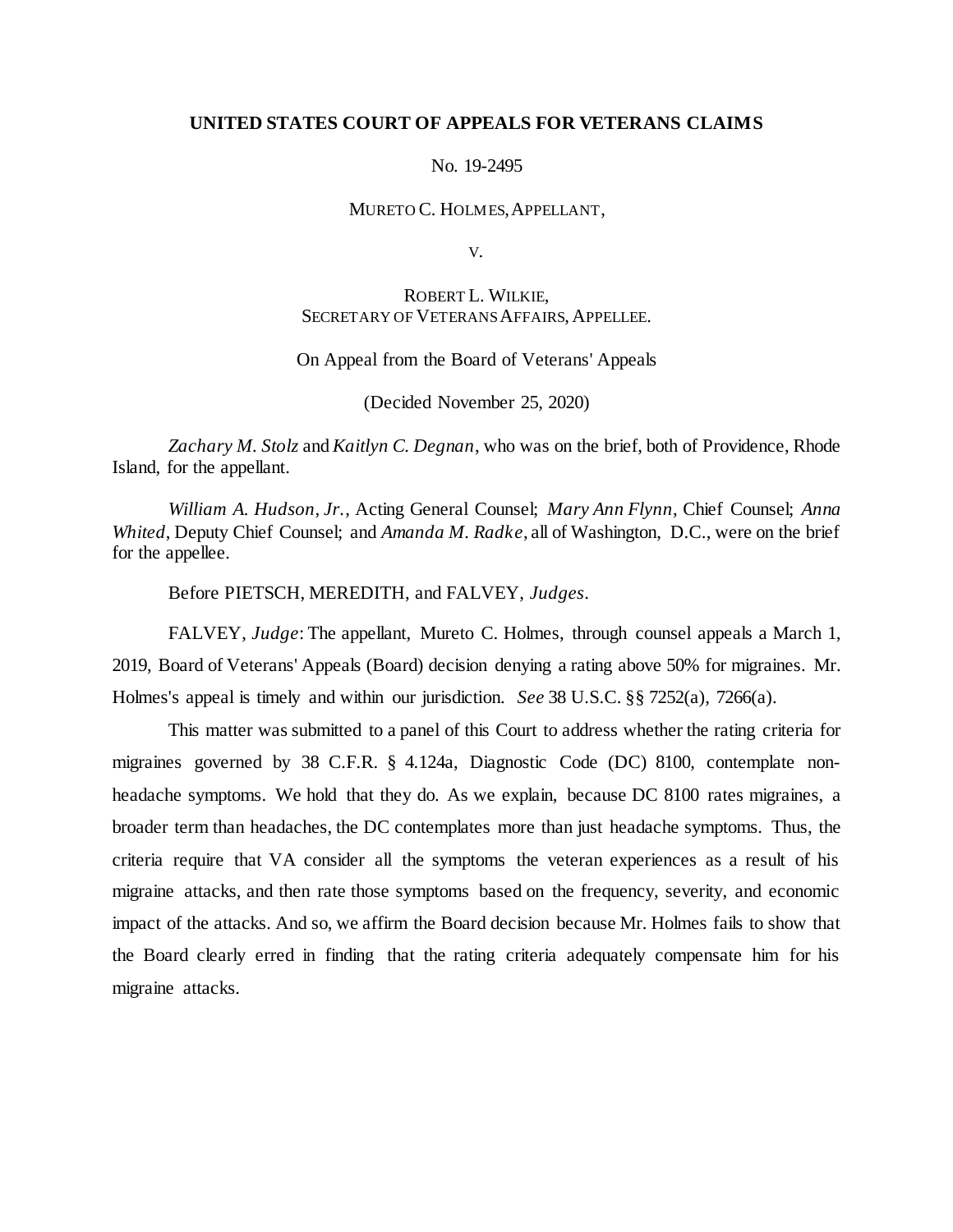#### **I. BACKGROUND**

Mr. Holmes served in the Army from June 1994 to August 1996. In September 2009, he sought service connection for migraines, depression, anxiety, and stress. Record (R.) at 2090-92. In June 2010, a VA regional office (RO) granted service connection for migraine headaches, with a 50% disability rating, but denied service connection for depression, post-traumatic stress disorder, and a sleep disorder. R. at 1676-81. In the same rating decision, VA denied service connection for several other disabilities that are not relevant to this appeal. Mr. Holmes did not appeal this decision.

In July 2015, VA requested a medical examination to determine the status of Mr. Holmes's migraines. At an August 2015 examination, Mr. Holmes reported symptoms including headache pain, nausea, and sensitivity to light. R. at 1059. That same month, the RO issued a decision continuing the assigned 50% rating. R. at 993-96. Mr. Holmes disagreed with the 50% rating. R. at 982-83. He noted that he experiences sensitivity to light and blurred vision, and wore sunglasses as a preventive measure. *Id.* During his agency appellate process, Mr. Holmes sent in more documents reflecting that he suffers from light-headedness, mood swings, and nausea, and that his migraines lead to him experiencing dizziness, depression, and anxiety. R. at 794, 976. In March 2017, Mr. Holmes underwent another VA medical examination, confirming symptoms of head pain and sensitivity to light. R. at 830-31.

Following the examination, the RO issued a Statement of the Case continuing denial of a rating above 50%. R. at 807-28. Mr. Holmes perfected his appeal, thus bringing his case to the Board. In the decision on appeal, the Board found that Mr. Holmes's 50% rating under DC 8100 the diagnostic code for migraines—left him adequately compensated. R. at 7. The Board explained that this DC "contemplate[s] very frequent completely prostrating and prolonged attacks productive of severe economic inadaptability." *Id.* Thus, it reasoned that "any symptoms related to the [v]eteran's headaches that are productive of economic inadaptability and/or that cause prostrating attacks are taken into consideration." *Id.* The Board arrived at this conclusion by delving into the meaning of migraines.

It noted that "a 'migraine' is defined as familial symptom complex of periodic attacks preceded by prodromal sensory symptoms and commonly associated with irritability, nausea, vomiting[,] constipation or diarrhea, and photophobia." R. at 8 (citing DORLAND'S ILLUSTRATED MEDICAL DICTIONARY 1166 (32d ed. 2012)). Based on this understanding, the Board concluded

2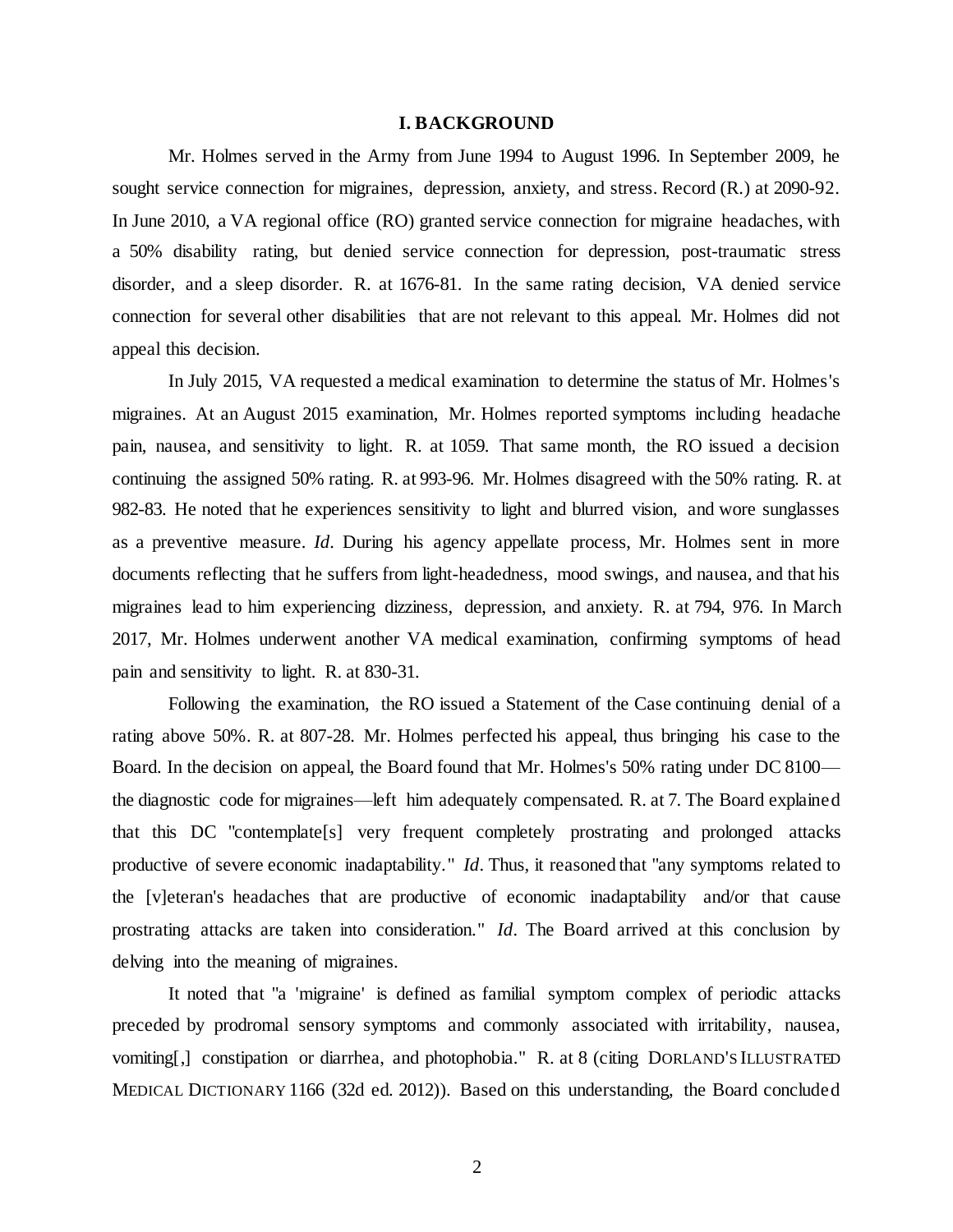that "[t]he rating criteria for migraines, by [their] very nature, contemplate the various manifestations of such disability by focusing on the overall functional impairment, rather than a demonstration of particular symptoms." R. at 8. Thus, it found the veteran's 50% rating was adequate because it "was assigned based on the severity, frequency, and duration of the symptoms reported by the [v]eteran and the resulting impairment of earning capacity." *Id*. And "[t]he [v]eteran has not specified any particular symptoms that are not contemplated by the relevant diagnostic criteria, as effects such as dizziness, anxiety, depression, isolation, nausea, etc., all address the nature of the headaches and effects on employment." *Id.* 

### **II. ANALYSIS**

On appeal, the veteran argues that the Board clearly erred in finding that all his symptoms were contemplated by the rating criteria. Under his reading of the regulation, DC 8100 does not contemplate non-headache symptoms such as nausea, vertigo, mood swings, sleep impairment, anxiety, isolation, or depression. He also faults the Board for not considering separate ratings for those symptoms and argues that this stemmed from the Board abdicating its duty to maximize benefits.

In response, the Secretary challenges the factual basis of the appellant's argument. He disagrees that the Board found that all the symptoms the veteran attributes to his migraines were caused by the migraines. As the Secretary sees it, the Board only listed symptoms the veteran reported but did not decide that they are all caused by his migraines. Instead, the Board found that the symptoms at issue are all contemplated by the rating criteria, which consider whether the veteran's migraines cause prostrating attacks and then consider the frequency and duration of the prostrating attacks and whether they lead to severe economic inadaptability. The Secretary backs the Board's interpretation of DC 8100. Separately, the Secretary argues that the Board could not award separate ratings for all the alleged symptoms.

## A. Legal Landscape

We begin by addressing whether the Board correctly found that the 50% rating for DC 8100 adequately compensated the veteran. If the Board was correct that this rating adequately compensated the veteran for his migraines, that would be the end of this matter. Because this is a question of regulatory interpretation, we begin with the text of the regulation. *See Good Samaritan Hosp. v. Shalala*, 508 U.S. 402, 409 (1993). If the plain meaning of the regulation is clear from its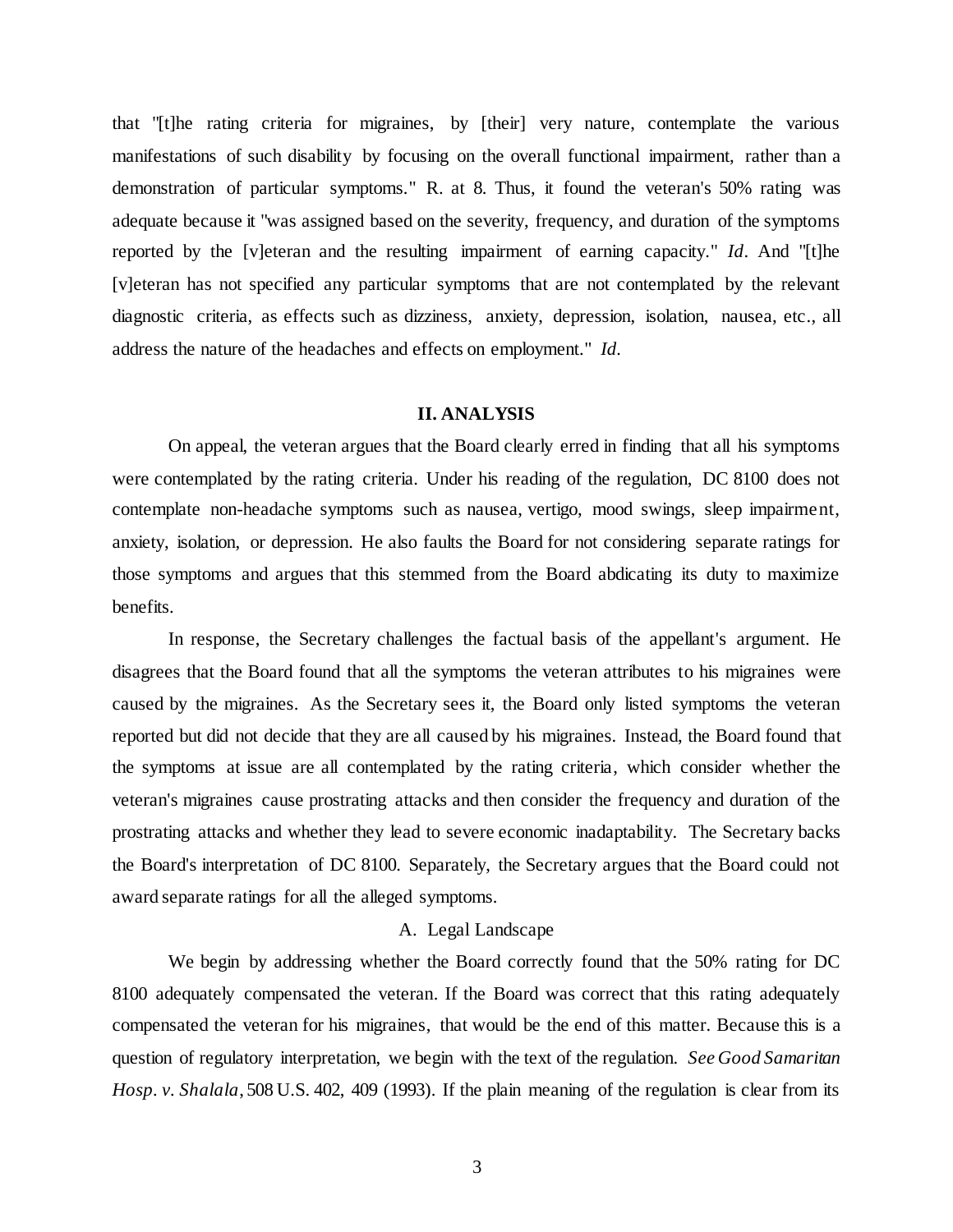language, then that meaning controls and "that is 'the end of the matter.'" *Tropf v. Nicholson*, 20 Vet.App. 317, 320 (2006) (quoting *Brown v. Gardner*, 513 U.S. 115, 120 (1994)). Put another way, if the regulation is not ambiguous, the "regulation then just means what it means—and the court must give it effect." *Kisor v. Wilkie*, 139 S. Ct. 2400, 2415 (2019).

We thus turn to the text of DC 8100, the code that governs disability ratings for migraines. "With less frequent attacks," a veteran should be awarded a 0% rating. 38 C.F.R. § 4.124a, DC 8100 (2020). "With characteristic prostrating attacks averaging one in 2 months over last several months," the veteran receives a 10% rating. *Id.* "With characteristic prostrating attacks occurring on an average once a month over last several months," a veteran is entitled to a 30% rating. *Id.* A 50% rating—the rating at issue—is awarded "[w]ith very frequent completely prostrating and prolonged attacks productive of severe economic inadaptability." *Id*.

The Court has previously analyzed the meaning of this DC when we held that DC 8100's criteria are successive—meaning that each level of the DC requires that the veteran also satisfy the lower levels. *Johnson v. Wilkie*, 30 Vet.App. 245, 247 (2018). On our way to that holding, we defined many terms in this regulation. "'Prostrating' means 'lacking in vitality or will: powerless to rise: laid low.'" *Id.* at 252 (citing WEBSTER'S THIRD NEW INTERNATIONAL DICTIONARY OF THE ENGLISH LANGUAGE UNABRIDGED 1822 (1966)). Thus, we explained that, "[b]ecause DC 8100 specifically governs migraine headaches, the phrase 'characteristic prostrating attacks' plainly describes migraine attacks that typically produce powerlessness or a lack of vitality." *Id.* at 252. We then explained that the modifier "completely," as used before "prostrating" in the 50% criteria, meant that the veteran must be rendered entirely powerless and that "productive of severe economic inadaptability" means either producing or capable of producing severe economic inadaptability. *Id*. at 253.

Putting all this together, we see that the 50% rating for migraines is appropriate with very frequent, prolonged attacks that render the veteran entirely powerless and either cause or can cause severe economic inadaptability. This definition does not get us an answer here. To be sure, we can see that the rating criteria focus on attacks and differentiate between the different levels of disability based on the frequency, duration, and severity of those attacks, as well as whether they lead to or could lead to economic inadaptability. The rating criteria say nothing about headaches, nor do they focus only on the symptom of head pain. In fact, no specific symptoms are listed in the DC. But if migraines—the thing the veteran experiences during the attacks—refers solely to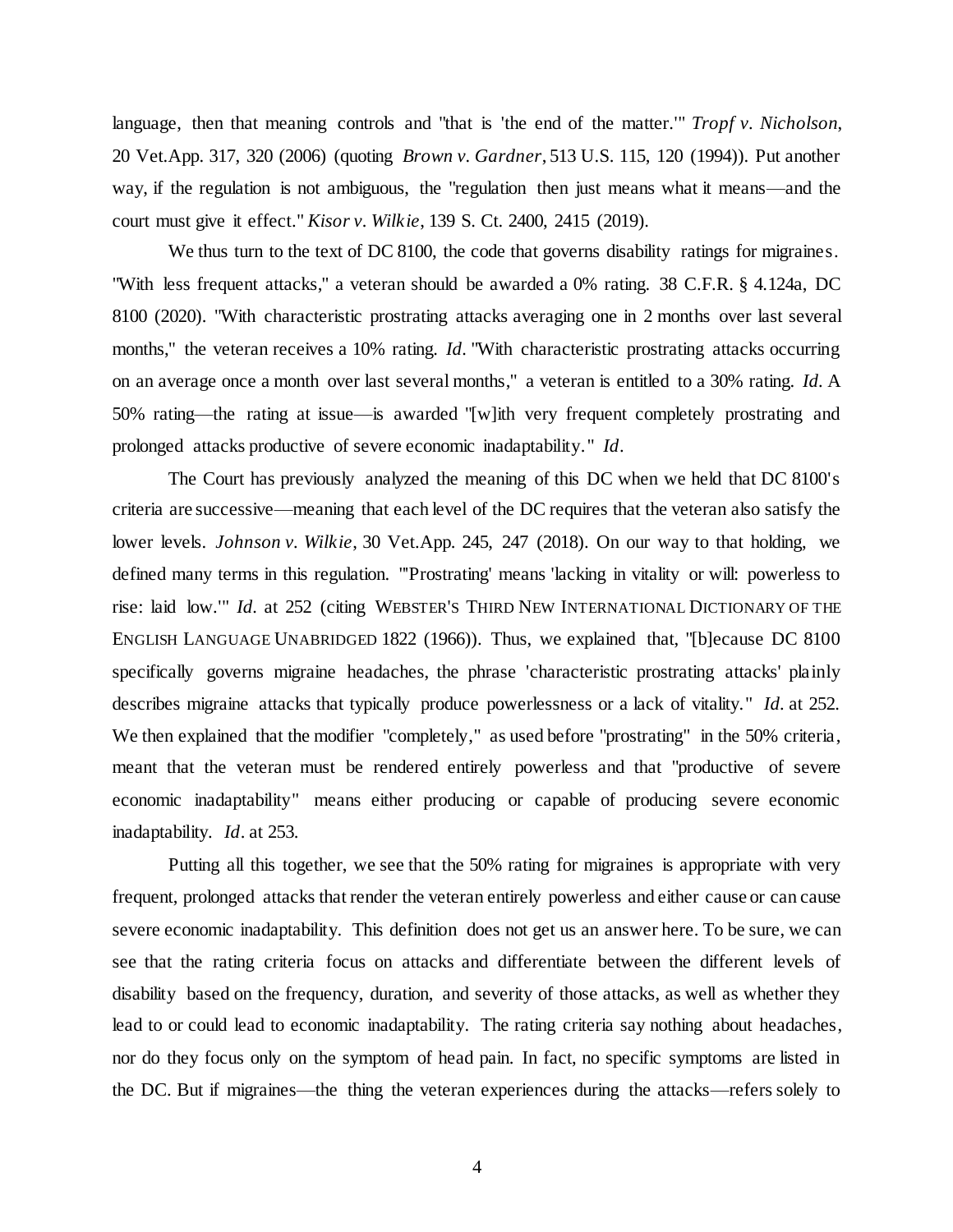headaches, this would mean that the regulation looks only to the severity, duration, frequency, and economic result of the veteran's headaches. In other words, the regulation would consider only headaches and not any other symptoms.

Thus, at its core, this case is about whether headaches and migraines mean the same thing. DC 8100 lays out the criteria for migraines, but if migraines mean only headaches, the DC just gives the criteria for headache attacks. And if they do mean the same thing, then the Board erred when it found that the veteran's rating compensated him for more than headaches. But if migraines include more than headaches, the Board was on the right track. Thus, we turn to deciding the meaning of migraines.

# B. Defining Migraines

As with any regulatory interpretation where the terms are not defined in the regulation, we presume those terms carry their ordinary dictionary meaning. *See Moody v. Wilkie*, 30 Vet.App. 329, 336 (2018) (per curiam). To this end, the Board used *Dorland's Medical Dictionary* to define migraines as "familial symptom complex of periodic attacks preceded by prodromal sensory symptoms and commonly associated with irritability, nausea, vomiting[,] constipation or diarrhea, and photophobia." R. at 8. This definition dovetails with other sources.

For example, a dictionary that straddles the time between when VA first created the rating schedule with DC 8100 in 1945 and then formally published in the Federal Register in 1964, defines migraine as "[a] nervous, pathological affection characterized by increasingly severe headache which is usually confined to one side of the head and is accompanied by nausea, vomiting and sensory disturbances." *Migraine*, WEBSTER'S NEW TWENTIETH CENTURY DICTIONARY: SECOND EDITION UNABRIDGED 1071 (1957); *see also* 29 Fed. Reg. 6718, 6719 (May 22, 1964) (explaining the history behind VA's adopting the rating schedule).

The understanding of a migraine as including more than headaches has continued up to today. The online version of *Merriam-Webster* defines migraine as "a condition marked by recurring moderate to severe headache with throbbing pain that usually lasts from four hours to three days [and] is often accompanied by nausea, vomiting, and sensitivity to light or sound, and is sometimes preceded by an aura and is often followed by fatigue." *Migraine*, *Merriam-Webster.com Dictionary*, Merriam-Webster, https://www.merriam-webster.com/dictionary/ migraine; *see also Migraine*, Mayo Clinic, https://www.mayoclinic.org/diseasesconditions/migraineheadache/ symptoms-causes/syc-20360201 (explaining that "[a] migraine can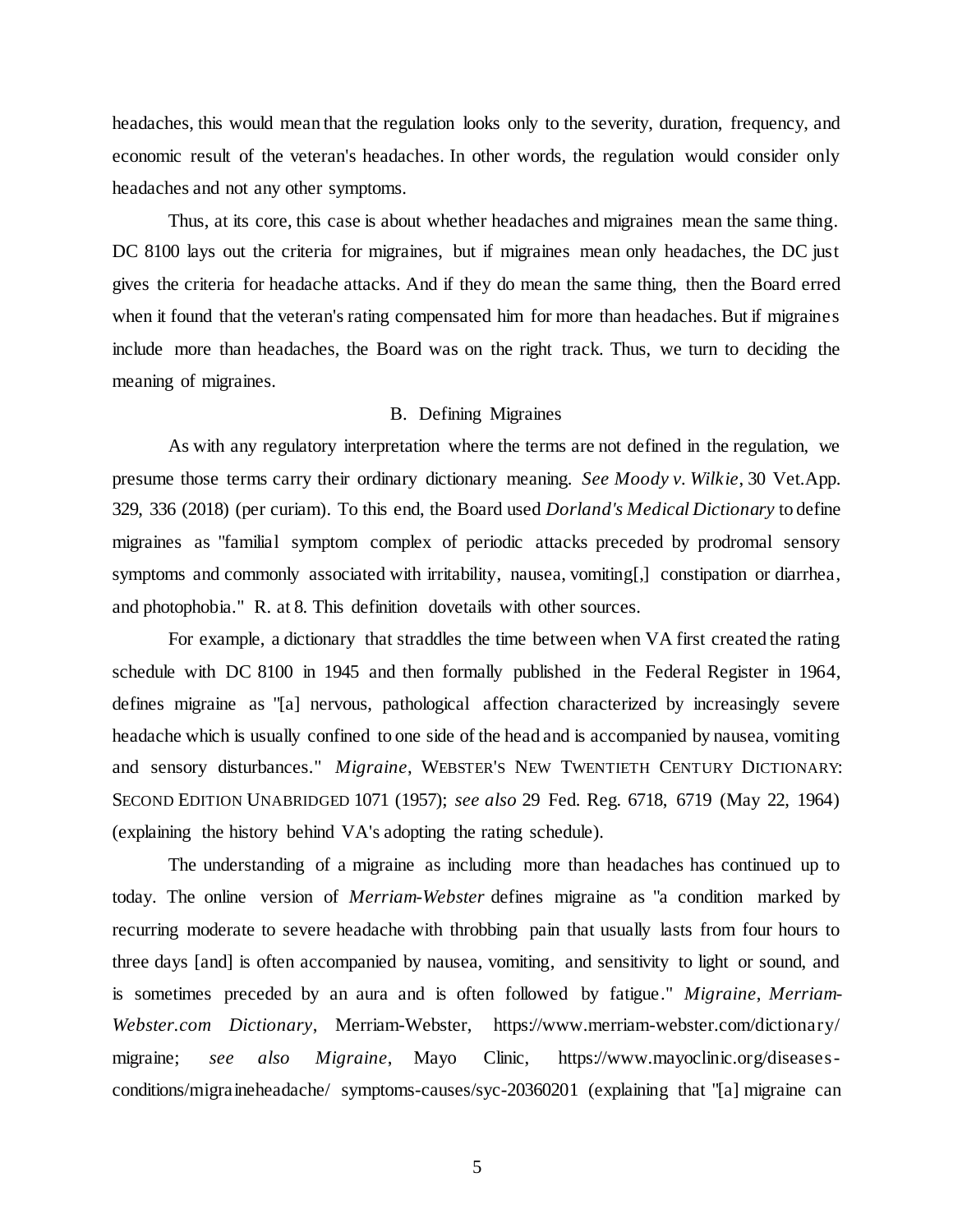cause severe throbbing pain or a pulsing sensation, usually on one side of the head. [And is] often accompanied by nausea, vomiting, and extreme sensitivity to light and sound"). All these sources reflect that a migraine is a broad term that covers more than headaches.

This presents an opportune time to explain our reliance on dictionaries and address Mr. Holmes's concern with the Board's use of *Dorland's*. Mr. Holmes argues that the Board erred by relying on a dictionary to conclude that the migraine rating contemplates more than headaches because this means that the Board made its own impermissible medical determination. *See Colvin v. Derwinski*, 1 Vet.App. 171, 172 (1991), *overruled on other grounds by Hodge v. West*, 155 F.3d 1356 (Fed. Cir. 1998). This is not correct. Neither the Board, nor this Court, is turning to a dictionary to decide whether something is a symptom of migraines. Instead, we look to a dictionary to determine whether migraines include more than headaches. To be sure, it would be improper for the Board or this Court to look at a dictionary or treatise and use that to make a medical decision about whether a particular symptom results from the veteran's service-connected disability. *See Delrio v. Wilkie*, 32 Vet.App. 232, 242 (2019) (noting that VA adjudicators "generally lack the expertise or competence to opine on medical matters").

But that's not what's happening here. Our goal is not to replace a medical professional, but to determine what VA meant when it said that "*migraines*" "[w]ith very frequent completely prostrating and prolonged attacks productive of severe economic inadaptability" should be rated as 50% disabling. 38 C.F.R. § 4.124a, DC 8100 (emphasis added). Did VA simply mean that *headaches* with very frequent, prolonged, and prostrating attacks and causing economic inadaptability should be rated at 50%? Or was VA referring to more than headaches? Answering this question is no different from what we did in *Johnson* when we defined the other terms in DC 8100. *See* 30 Vet.App. at 252-53; *see also Marbury v. Madison*, 5 U.S. 137, 177 (1803) ("It is emphatically the province and duty of the judicial department to say what the law is. Those who apply the rule to particular cases, must of necessity expound and interpret that rule."); 38 U.S.C. § 7261(a)(1) (authorizing this Court to "decide all relevant questions of law, interpret constitutional, statutory, and regulatory provisions, and determine the meaning or applicability of the terms of an action of the Secretary"). Thus, let us then return to our task of interpreting DC 8100.

Recall that we just confirmed that migraine is a broader term than headache. With this piece of DC 8100 in place, we break down each element of the 50% rating. First, we have "migraines"—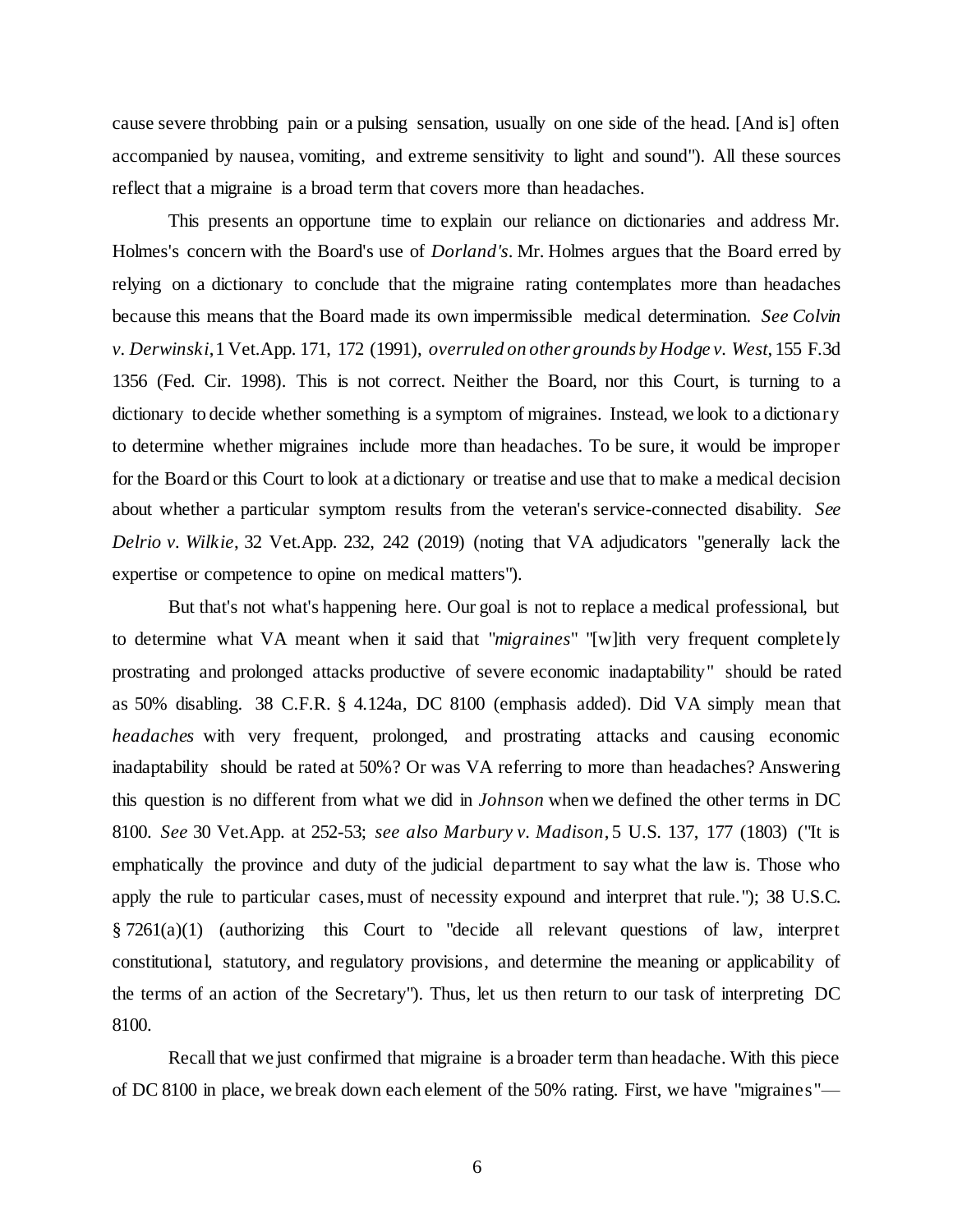the thing being rated and which we now know includes symptoms besides simply headaches. Next, we also already know that the 50% rating requires "very frequent completely prostrating and prolonged attacks." 38 C.F.R. § 4.124a, DC 8100. Or, in other words, the attacks must be frequent, prolonged, and render the veteran entirely powerless. Finally, the attacks must result or potentially lead to severe economic inadaptability. *Id*.; *Johnson*, 30 Vet.App. at 253. Putting this together, we see what VA looks to when it rates migraines and how it differentiates symptoms.

As we explained, the rating focuses on "attacks." It is the frequency, duration, severity, and economic impact of these attacks that differentiate the levels of disability in DC 8100. And because migraines include more than just headaches, we can see that the rating criteria must not be concerned merely with one symptom—the veteran's headaches, but also other things that he or she experiences because of migraine attacks. Thus, VA must look at everything the veteran experiences as a result of migraine attacks and then consider the frequency, duration, severity, and economic impact of those symptoms. Or as the Board put it, "[t]he rating criteria for migraines, by [their] very nature, contemplate the various manifestations of such disability by focusing on the overall functional impairment, rather than a demonstration of particular symptoms." R. at 8.

The bottom line is that the rating criteria for migraines contemplate all migraine symptoms. And so, we hold that DC 8100 contemplates more than just headache symptoms and requires that VA consider all the symptoms the veteran experiences as a result of migraine attacks, and then rate those symptoms based on the frequency, duration, severity, and economic impact of the attacks. *See* 38 C.F.R. § 4.124a, DC 8100. In other words, whatever symptoms the veteran experiences associated with migraine attacks, VA must consider when assigning a schedular disability rating. This is much like the severity, frequency, and duration analysis relevant to evaluating a psychiatric disorder under 38 C.F.R. § 4.130. *See Vazquez-Claudio v. Shinseki*, 713 F.3d 112, 116 (Fed. Cir. 2013). The disability levels for psychiatric disorders are "distinguished from one another by the frequency, severity, and duration of their associated symptoms." *Id.* 

Mr. Holmes resists this reading by asking us not to defer to the Secretary's interpretation which agrees with our own reading of the regulation. But we do not defer to the Secretary. We resolve this case based on the plain language of the regulation, thus leaving no room for ambiguityresolving canons or deference to the Secretary's interpretation of his regulation. *See Kisor*, 139 S. Ct. at 2415. Mr. Holmes is also mistaken when he argues that this reading of the regulation

7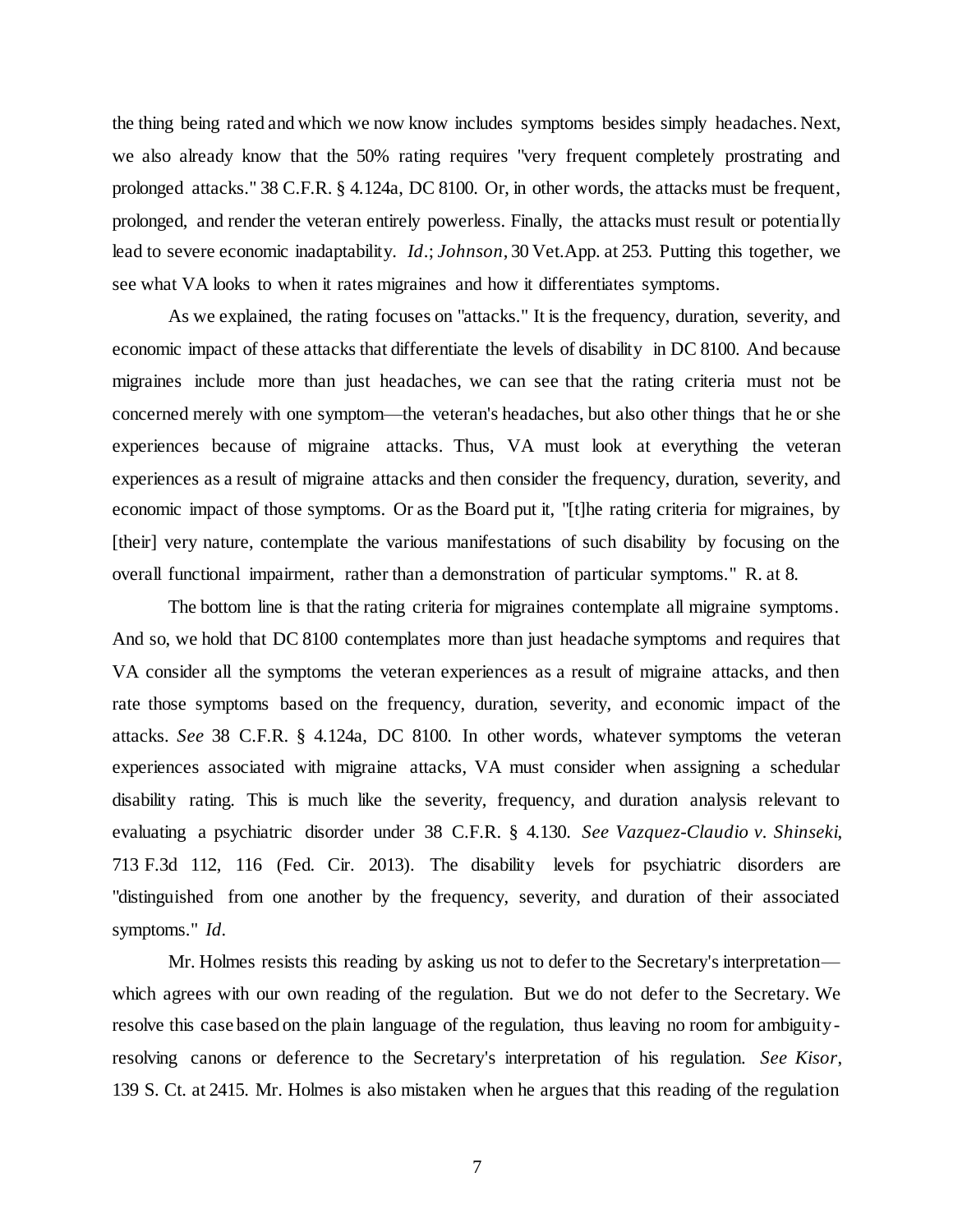reads out the possibility of additional compensation for manifestations of migraines and the application of VA's duty to maximize benefits.

Our reading of the regulation does not foreclose the possibility that a veteran's migraines could cause or aggravate a separate disability that would then need to be compensated through other means, such as secondary service connection under 38 C.F.R. § 3.310(a). For instance, if a manifestation was noted to be constant, as opposed to just during migraine attacks, this may raise the possibility of a secondary disability. Likewise, if the veteran's migraines go beyond economic inadaptability and lead to the veteran being unable to secure substantially gainful employment, a total rating based on individual unemployability remains an option. *See* 38 C.F.R. § 4.16 (2020). And of course, the veteran's symptoms may raise extraschedular considerations if they present an exceptional case with symptoms more severe, frequent, or long-lasting than what is contemplated in the rating criteria—very frequent, completely prostrating and prolonged attacks, leading to economic inadaptability. *See* 38 C.F.R. §§ 3.321 (2020), 4.124a, DC 8100.

Besides, any difficulty of awarding additional compensation that may result does not render unreasonable VA's interpretation of the diagnostic code. Recall the rating for psychiatric disabilities. The Federal Circuit has read § 4.130 to encompass all psychiatric symptoms. *See Vazquez-Claudio*, 713 F.3d at 115-16. Yet there is no question that this does not render unreasonable the Secretary's rating criteria.

In the end, we may not strike down a valid interpretation of a diagnostic code simply because we find its plain text to be less favorable than other diagnostic codes. This Court "may not review the schedule of ratings for disabilities adopted under section 1155 . . . or any action of the Secretary in adopting or revising the schedule." 38 U.S.C. § 7252(b). The Federal Circuit has made clear that, absent a constitutional claim, we are prohibited from reviewing the validity of the rating schedule. *See Wanner v. Principi*, 370 F.3d 1124, 1131 (Fed. Cir. 2004). Thus, even if we found that the plain language of DC 8100 is less favorable to veterans than other diagnostic codes, we lack the authority to rewrite it to a more favorable one.

## C. Application to Mr. Holmes

Having found that DC 8100 contemplates more than headaches, we turn to the Board's decision as applied to Mr. Holmes's case. This ultimately proves a short inquiry.

At the outset, we agree with Mr. Holmes that "[t]he Board associated several of [his] nonheadache symptoms, including dizziness, anxiety, depression, isolation, and nausea, with his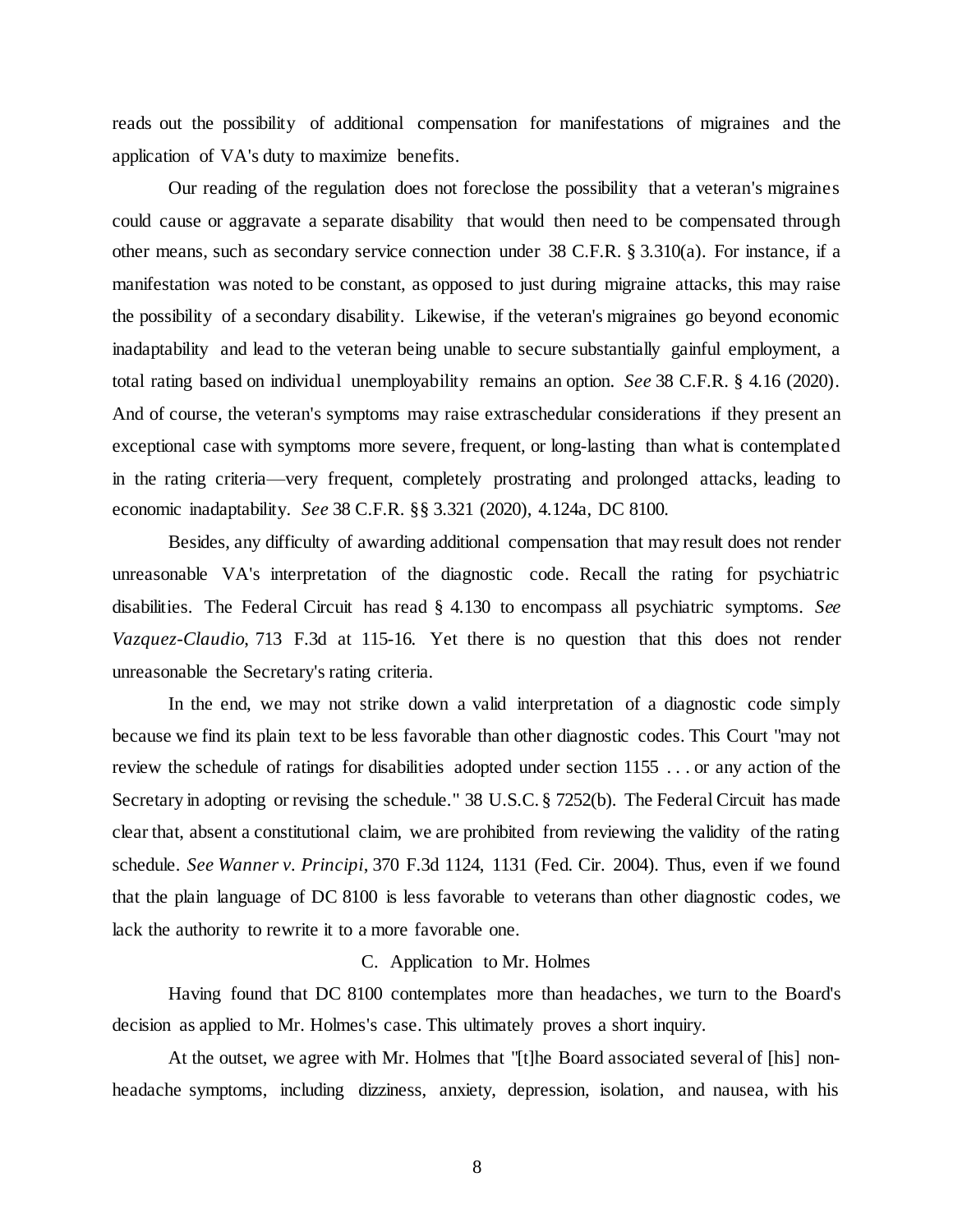migraine headaches." Appellant's Br. at 6.<sup>1</sup> The Board laid out the evidence of the veteran's symptoms that it considered when assigning his rating. R. at 7-8. As part of this analysis, the Board did not make any unfavorable determinations that the symptoms did not result from appellant's migraines. *Id*. This is a favorable finding that we may not disturb. *See* 38 U.S.C. § 7261(a)(4) (permitting review only of "adverse" material findings).

At the same time, the Board did not find that Mr. Holmes has separate disabilities that are caused or aggravated by his migraines. Instead, the Board accepted the veteran's statements that when he has migraines, he experiences symptoms like nausea, dizziness, or "mood swings from okay, to depressed" and not wanting to be around people. R. at 795. We understand both the Board's finding and Mr. Holmes's primary position to be that he suffers from feelings of depression or anxiety associated with his migraines, not that he has separate diagnosed disabilities secondary to his migraine disability.<sup>2</sup>

After laying out Mr. Holmes's symptoms, the Board found that all the symptoms were adequately compensated by a 50% rating because the rating is "based on the severity, frequency, and duration of the symptoms reported by the [v]eteran and the resulting impairment of earning capacity." R. at 8. We have explained that the Board's conclusion—that the rating criteria contemplate more than just headaches—was correct. This largely controls the result of this case. Mr. Holmes focused his argument on fighting the definition used by the Board; he did not explain

j

 $<sup>1</sup>$  As we explained, it is the role of the factfinder to decide whether something is a symptom of migraines</sup> based on the evidence before it. Our decision should not be read as establishing a list of migraine symptoms; we do not decide whether something is a symptom of a migraine. Our role is to review that finding. Here, Mr. Holmes agrees with the Board about what is a symptom of his migraines.

<sup>&</sup>lt;sup>2</sup> To the extent that Mr. Holmes may be arguing that the Board erred in failing to consider whether his migraines cause separate disabilities that may be compensated on a secondary basis, he has not demonstratedthat any error on the part of the Board was prejudicial. *See* 38 U.S.C. § 7261(b)(2) (requiring the Court to "take due account of the rule of prejudicial error"); *Shinseki v. Sanders*, 556U.S. 396, 409 (2009). In his principal brief, he argued only that, under *Saunders v. Wilkie*, 886 F.3d 1356, 1364 (Fed. Cir. 2018), *undiagnosed* conditions—including vertigo, mood swings, sleep impairment, anxiety, isolation, and depression—could be compensated as separate disabilities. But the Court recently held that separate ratings for psychiatric symptoms are not warranted absent a diagnosis that conforms to the *Diagnostic and Statistical Manual of Mental Disorders, Fifth Edition*. *Martinez-Bodon v. Wilkie*, 32 Vet.App. 393, 404 (2020). Further, Mr. Holmes has identified no evidence, other than his lay assertions, indicating an association between any diagnosed psychiatric conditions and migraines. And he has not explained how any undiagnosed non-psychiatric impairments "rise to a level to affect earning capacity." *Wait v. Wilkie*, Vet.App. . \_\_, 2020 WL 5200689, at \*6 (Vet. App. Aug. 26, 2020). Rather, he points to diagnostic codes that reference those non-psychiatric impairments,without demonstrating the severity, duration, and frequency of his *own* manifestations of those conditions. *Cf. id.* at \*7 ("Although the appellant may rely generally on VA's regulations to assert that VA recognizes [certain manifestations] as *the types* of manifestations that can cause functional impairment in earning capacity, he must also show that his manifestations are of sufficient severity, duration, and frequency that they effect his ability to function under the ordinary conditions of life.").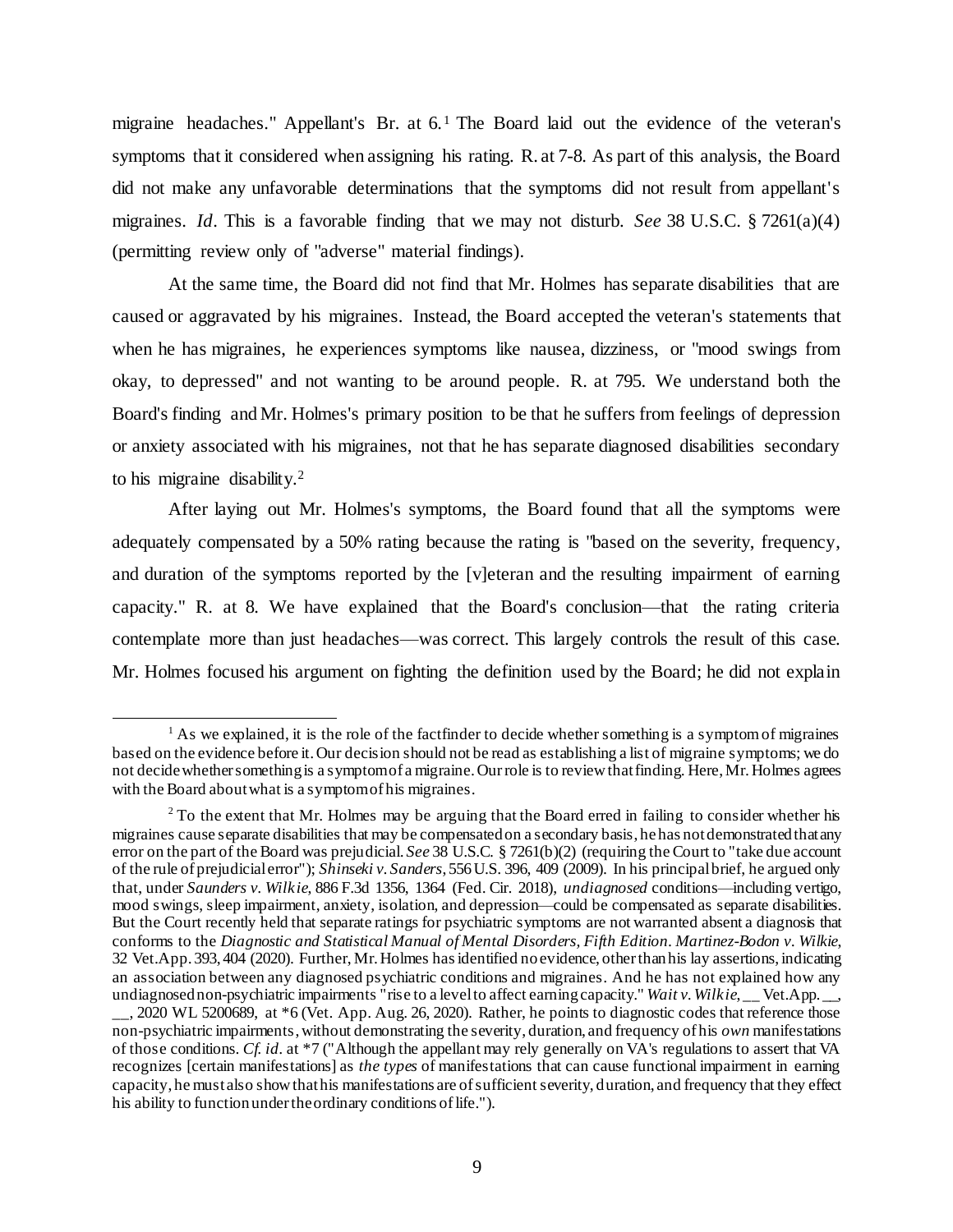how he prevails if the Board's definition was correct. "[A]s a general rule, our system 'is designed around the premise that [parties represented by competent counsel] know what is best for them, and are responsible for advancing the facts and argument entitling them to relief.'" *United States v. Sineneng-Smith*, 140 S. Ct. 1575, 1579 (2020) (second alteration in original) (quoting *Castro v. United States*, 540 U.S. 375, 386 (2003) (Scalia, J., concurring in part and concurring in judgment)).

In other words, Mr. Holmes does not explain how the alleged symptoms of his migraines exceed the severity contemplated by the rating criteria. That is, he does not show that the Board erred by finding that his symptoms are not more severe than "very frequent completely prostrating and prolonged attacks productive of severe economic inadaptability." 38 C.F.R. § 4.124a, DC 8100. Essentially, Mr. Holmes argued that the Board erred because the regulation considers only headaches. But, as the regulation considers more than just headaches—it considers all symptoms of a migraine—Mr. Holmes would have to prove that his symptoms are either more severe, frequent, or disabling; are longer lasting; or cause greater economic inadaptability than what the 50% rating in DC 8100 contemplates. He has not done so. Yet it is his burden to do so. *See Hilkert v. West*, 12 Vet.App. 145, 151 (1999) (en banc) (finding that the appellant bears the burden of proving error on appeal), *aff'd per curiam*, 232 F.3d 908 (Fed. Cir. 2000).

The closest he gets is to argue that he has symptoms that are not listed in the dictionary definition used by the Board, thus leaving him uncompensated for those symptoms by the rating criteria. But he misunderstands what the Board did when it referenced the dictionary. The Board did not use the dictionary definition to establish an exclusive list of symptoms. Instead, it used that definition to conclude that DC 8100 "by its very nature, contemplate[s] the various manifestations of such disability by focusing on the overall functional impairment, rather than a demonstration of particular symptoms." R. at 8. Thus, we return to the fact that Mr. Holmes has not met his burden of showing error in the Board decision. His failure to do so leads us to affirm the Board decision and to leave the limits of DC 8100 to another day.<sup>3</sup>

j

<sup>3</sup> Because DC 8100 speaks of "attacks" and their frequency, secondary service connection or separate ratings may be a real possibility when some of a veteran's symptoms are constant. If something is always happening,it may no longer be reasonably measured by frequency of attacks. Would it simply be a single, long attack? At that point the Board may need to consider separate ratings or secondary service connection. Mr. Holmes has not argued that his symptoms cannot be characterized as very frequent and that their incidence is not tied to his migraine attacks. Nor do we discern clear error on the part of the Board as the veteran described his symptoms in relation to his migraine attacks. R. at 794-95. This is particularly true when we consider that Mr. Holmes has already been denied service connection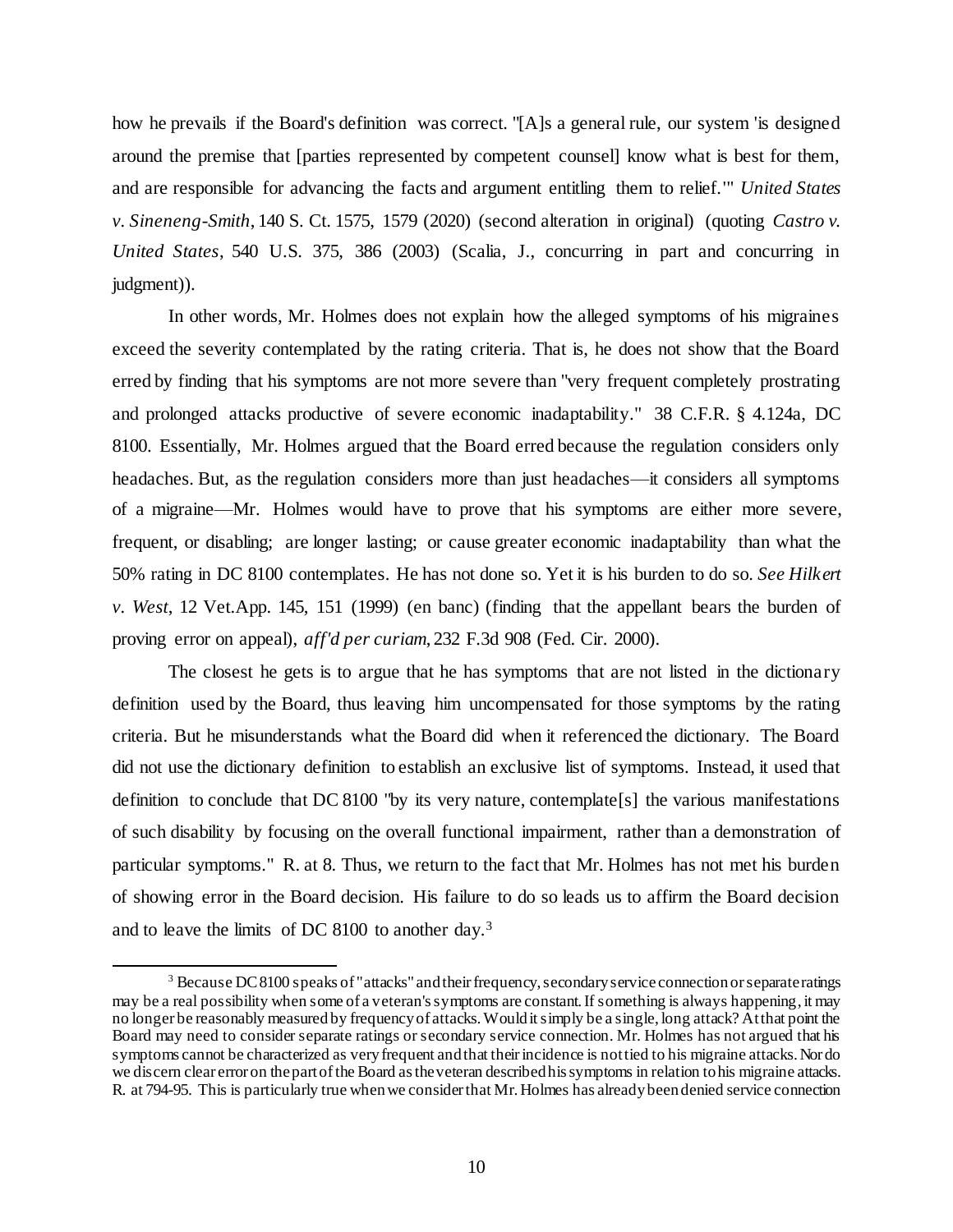What's more, his remaining argument—that the Board failed to exhaust all schedular alternatives before proceeding to an extraschedular analysis—fares no better than his challenge to the Board's regulatory interpretation. Mr. Holmes relies on our decision in *Morgan v. Wilkie*, 31 Vet.App. 162 (2019), to support his argument. <sup>4</sup> In *Morgan*, we "h[eld] that VA's duty to maximize benefits requires it to first exhaust *all*schedular alternatives for rating a disability *before* the extraschedular analysis is triggered." *Id.* at 168. But we also explained that "[t]he Board is not required to discuss each of these tools in every case, but it must do so when possible schedular alternatives for rating a disability are either raised by the claimant or reasonably raised by the record." *Id.* And the "rating schedule must be deemed inadequate *before* extraschedular consideration is warranted." *Sowers v. McDonald*, 27 Vet.App. 472, 478 (2016) (emphasis added). Thus, if the Board was correct that all of Mr. Holmes's symptoms are adequately contemplated by the rating criteria, there is nothing for the Board to compensate on an extraschedular basis or through alternate means. *Id*.

To this end, because Mr. Holmes fails to show error in the Board's conclusion that his schedular rating was adequate, he cannot prove prejudicial error from the Board's extraschedular analysis. *See* 38 U.S.C. § 7261(b)(1) (requiring that when the Court concludes the Board errs, the Court must "take due account of the rule of prejudicial error"). As Mr. Holmes appears to recognize, if the Court finds no error in the Board's decision about his schedular rating, the issue of additional compensation for these symptoms becomes moot and the rule against pyramiding would kick in to prohibit separate compensation. *See* Appellant's Reply Brief at 14 (citing 38 C.F.R. § 4.14 (2019)). If the Board correctly found that DC 8100 compensates the symptoms that he alleges stem from his migraines, the Board had no more compensating left to do.<sup>5</sup>

l

for sleep issues and psychiatric problems.

<sup>4</sup> Neither party has asked us to stay this matter pending the outcome of *Long v. Wilkie*, U.S. Vet. App. No. 16-1537 (argued Aug. 28, 2019). And we note that Mr. Holmes is represented by the same counsel as Mr. Long. Because our resolution of this issue is resolved by noncontroversial precedent and the basic principle of the regulatory framework that extraschedular considerations arise only "where the schedular evaluation is inadequate," 38 C.F.R. § 3.321(b)(1), we find it appropriate to resolve this case while *Long* remains pending. *See Smiddy v. Wilkie*, 32 Vet.App. 350, 355 (2020).

 $<sup>5</sup>$  We stress that separate ratings, secondary service connection, or other schedular and extraschedular tools</sup> remain a viable option to adequately compensate those veterans with migraine symptoms that exceed the severity, duration, frequency, and economic impact covered by DC 8100. In Mr. Holmes's case, those options were unavailable because the Board found that all the symptoms are adequately compensated and he has not established error in that finding.